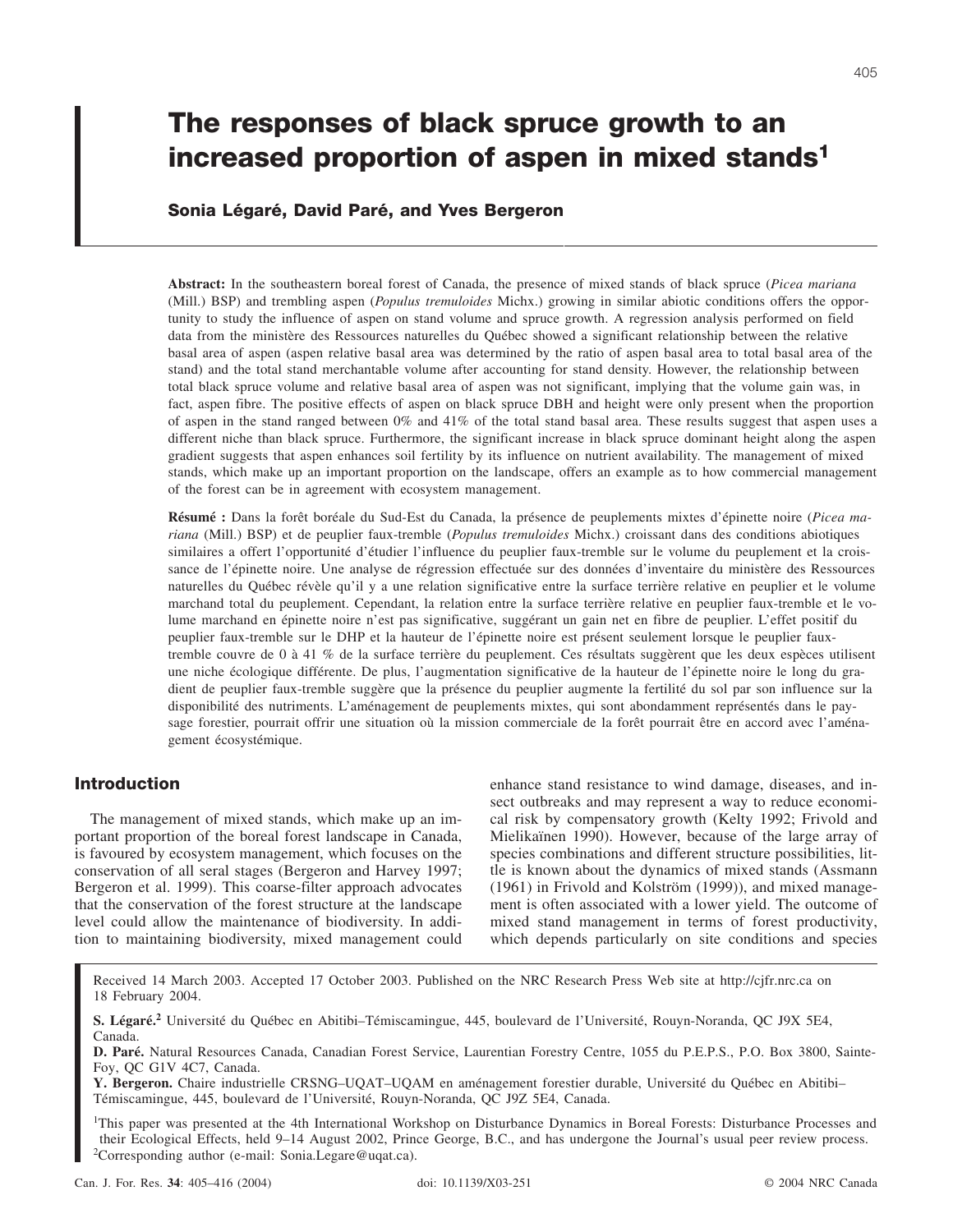combinations, has been ambiguous, in part because of contrasting results and inappropriate study designs (Tarrant 1961; Tarrant and Trappe 1971; Binkley 1983; Perry et al. 1987; Frivold and Mielikaïnen 1990; Binkley 1992; Kelty 1992).

There are two main mechanisms that may explain the improvement of stand growth in mixed stands: (1) the use of different ecological niches by each species, which maximizes the use of site resources, and (2) the positive influence of deciduous species on nutrient cycling (Kelty 1992). However, interspecific competition for resources such as light, water, and nutrients may also negatively affect stand growth. In the southeastern boreal forest of Canada, the productivity of black spruce (*Picea mariana* (Mill.) BSP) stands is very low, averaging 1 to 2  $m^3$ ·ha<sup>-1</sup>·year<sup>-1</sup>. The influence of black spruce on nutrient cycling has been suggested as an explanation for the low productivity of these forests (Flanagan and Van Cleve 1983). The poor quality of black spruce litter decreases decomposition rate, thus lowering nutrient availability as well as soil temperature. These conditions lead to an unproductive stand with a thick organic layer that inhibits the processes of nutrient mineralization, thus reducing nutrient uptake by plants (Viereck 1973; Van Cleve and Viereck 1981; Foster 1983). On the other hand, trembling aspen (*Populus tremuloides* Michx.) increases nutrient cycling because of the chemical quality of its litter (Van Cleve and Noonan 1975; Paré and Bergeron 1996). The presence of aspen in a stand dominated by black spruce could positively influence the decomposition processes, nutrient availability, and microclimatic conditions, which could allow for better growth of black spruce. In this paper, we hypothesized that the presence of aspen in mixed stands positively influences (1) the growth of black spruce and (2) the total merchantable volume of the stand. The objectives of this study were to estimate the volume of black spruce stems and the stand total merchantable volume along a gradient of stands with an increasing proportion of aspen, and to test whether a certain proportion of aspen is conducive to a significant increase in the volume of black spruce stems and black spruce stands. The present study used the forest inventory of the ministère des Ressources naturelles du Québec, which provided observations of the growth of black spruce along a gradient of stands with various proportions of aspen. This allowed a more complete understanding of the influence of aspen on black spruce growth. On the other hand, observational approaches like this one do not allow for a full control over environmental variables. Nevertheless, precautions were taken to avoid, as much as possible, the correlation between site characteristics and species composition.

## **Methods**

## **Study area**

The study area was located in the Abitibi–Témiscamingue region, in the southeastern boreal forest of Canada. The latitude of the plots varied from 47°77′N to 50°10′N, and the longitude varied from 76°47′W to 79°45′W. Selected plots are either part of the western balsam fir – paper birch (*Abies balsamea* (L.) Mill. *– Betula papyrifera* Marsh.) bioclimatic domain or part of the black spruce – feathermoss (*Pleurozium schreberi* (Brid.) Mitt.) forest of western Quebec (Grondin 1996). These domains extend over the Clay Belt region of Quebec and Ontario, a major physiographic region resulting from the deposits left by the proglacial lakes Barlow and Ojibway at the time of their maximum expanse, in the Wisconsinian stage (Vincent and Hardy 1977). The nearest weather stations are located in Val d'Or, Amos, and La Sarre, where the average annual precipitation is 927.2, 920.0, and 856.8 mm, respectively, and average annual temperature is 1.2, 1.1, and 0.8 °C, respectively, according to Environment Canada (1993).

## **Sampling design**

For this study, we used a part of the forest inventory database of the ministère des Ressources naturelles du Québec that covers two administrative regions (Abitibi– Témiscamingue and Nord du Québec). The sampling units of the forest inventory database were circular plots of 0.04 ha, distributed every 150 m along transects of at least 1.5 km. Transects were first randomly determined and selected for composition by the Direction des inventaires forestiers of the ministère des Ressources naturelles du Québec (Forêt Québec 2000). Starting with more than 8000 plots over 40 000 km<sup>2</sup>, we selected all plots ( $N = 43$ ) that were on lacustrine clay deposit, had moderate to imperfect drainage, and contained aspen and black spruce (Fig. 1). To ensure that drainage conditions were not associated with the abundance of aspen and that the two factors were not confounded, we performed a *t* test to compare the relative basal area of aspen between plots with moderate drainage and ones with imperfect drainage. This test revealed no statistically significant difference (*t* value = 0.14,  $p = 0.8905$ ). The mean aspen relative basal area was 27% for imperfectly drained sites and 26% for moderately well drained sites (aspen relative basal area was determined by the ratio of aspen basal area to total basal area of the stand). For the 43 plots selected, the mean density was 4475 stems/ha, varying from 1200 to 12 425 stems/ha, and the mean age of dominant black spruce trees was 55 years, varying from 23 to 75 years (Table 1). Plots with more than 10% of their total basal area occupied by species other than aspen or black spruce were also rejected. In general, selected plots were relatively young mixed stands of black spruce and aspen on well-drained soil.

Diameter at breast height (DBH) was measured for every stem in each plot. In each plot, the height of three dominant stems of black spruce was measured with a clinometer, and their age was assessed by coring. Tree merchantable volume was calculated with equations using DBH and an estimated height to calculate the volume of each stem >10 cm DBH (Perron 1985). These equations are inadequate for small stems under 10 cm DBH, and the information required to calculate the volume of these stems was not available in the forest inventory database; thus total gross volume could not be calculated.

## **Forest dynamics**

In the western balsam fir – paper birch bioclimatic domain and the black spruce – feathermoss forest of western Quebec, the disturbance regime is dominated by large crown forest fires (Heinselman 1981; Bergeron 1991; Payette 1992). In the southern part of the study area, after fires, the stands generally follow a successional path that is initiated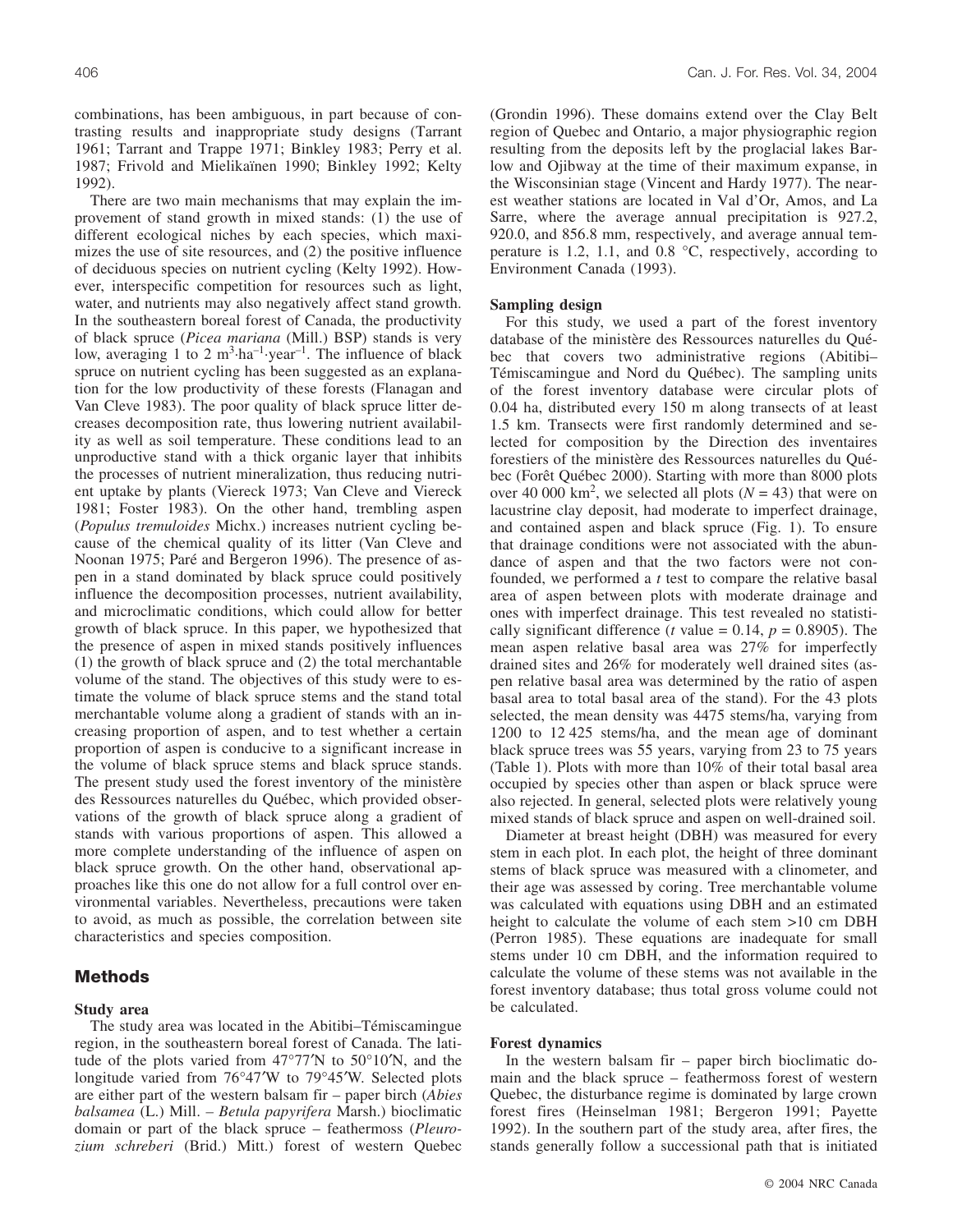

**Fig. 1.** Location of plots in Abitibi–Témiscamingue, northwestern Quebec. Each black dot represents one or more plots.

**Table 1.** Description of the 43 plots selected from the forest inventory database of the ministère des Ressources naturelles du Québec with 0% to 87% of relative aspen basal area.

|                                   | Mean    | <b>SD</b> | Range          |
|-----------------------------------|---------|-----------|----------------|
| Basal area $(m^2/ha)$             | 31.41   | 8.62      | 15.29 - 49.53  |
| Stand density (stems/ha)          | 4475.00 | 2741.00   | 1200-12425     |
| Merchantable volume $(m^3/ha)$    | 152.34  | 86.17     | 33.59-461.99   |
| Dominant black spruce age (years) | 55.38   | 13.47     | 23.00-75.00    |
| Dominant black spruce height (m)  | 13.90   | 2.89      | $8.23 - 21.50$ |
| Dominant black spruce DBH (cm)    | 14.56   | 2.25      | 10.50-20.60    |

with deciduous species that are gradually replaced by tolerant coniferous species (Bergeron and Dubuc 1989). In the northern part of the study, the black spruce – feathermoss domain, the first cohort of black spruce following fire is even aged. Progressively, in the absence of fire, there is an accumulation of organic matter that is resistant to rapid decomposition, and the stands evolve to open, irregular, and unproductive black spruce forests (Van Cleve and Viereck 1981; Foster 1983). In mixed stands, aspen and black spruce establish themselves at the same time after the disturbance, and either aspen or black spruce becomes the dominant species or both species are codominant, depending on site conditions, time since last disturbance, and predisturbance composition (Chen and Popadiouk 2002). In the northern part of our study area, aspen currently invades logged or burned areas, which had been dominated by black spruce for many years. In the Gaspésie region, in the eastern part of Quebec, this phenomenon was observed, and the main vector for the spread of aspen was identified as the development of logging road networks (Fortin 2000).

## **Statistical analysis**

## *Individual-species scale*

To explore the relationships between aspen relative basal area and black spruce mean DBH without the influence of stem density, a polynomial regression analysis was performed between the relative basal area of aspen and the residuals of a regression analysis between black spruce mean DBH and stem density. Polynomial regression was performed as a multiple regression with the relative basal area of aspen and square of relative basal area of aspen as independent variables. Despite the common assumption that dominant tree height is not influenced by stand density, we used a polynomial regression analysis for investigating effects of aspen on black spruce mean dominant height with density as a covariable. With a proportion of aspen basal area greater than approximately 45%, a negative influence of aspen was observed on the residuals of the regressions analysis between stem density and both DBH and height of black spruce. A piecewise regression was performed to test the significance of the model with two segments and to identify a breakpoint. The following equations were fit to the data:

$$
y = b_0 + b_1 x, \text{ if } x < \tau
$$
  

$$
y = b_0 + (b_1 + b_2)x - b_2 \tau, \text{ if } x \ge \tau
$$

where *x* is relative basal area of aspen,  $\tau$  is the breakpoint,  $b_0$ is the *y* intercept,  $b_1$  is the slope for the first segment, and  $b_1 + b_2$  is the slope for the second segment (Seber and Wild 1989). The two-piece regression was nonlinear and involved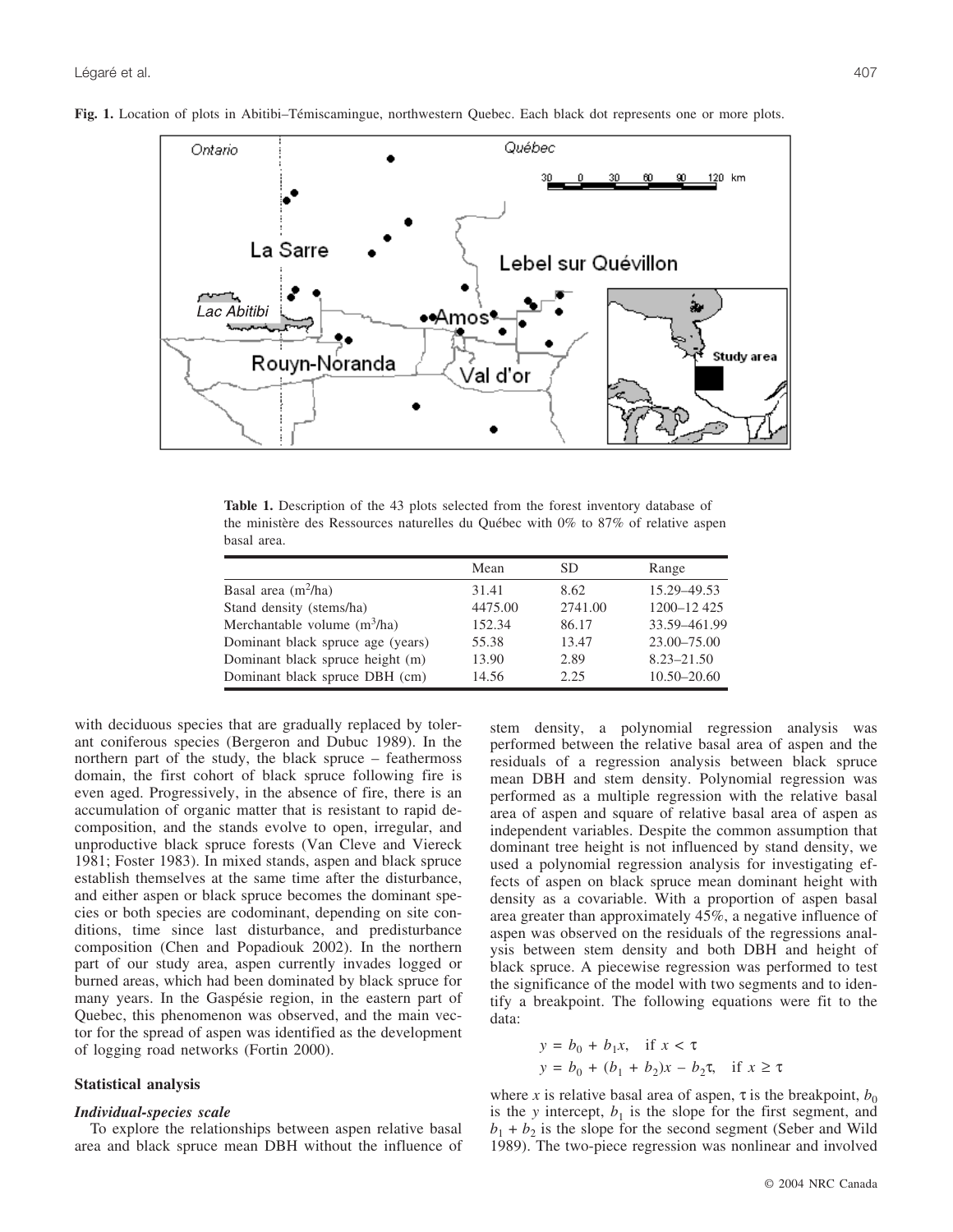**Fig. 2.** (*a*) Regression analysis of black spruce mean DBH against stem density,  $Y = -0.0004X + 16.456$  ( $R^2 = 0.2657$ ,  $p = 0.0004$ ,  $N = 43$ ), and (*b*) polynomial regression analysis of residuals from the precedent regression against the full gradient of relative basal area of aspen,  $Y = -0.0011X^2 + 0.0784X - 0.5284$  ( $R^2 = 0.1193$ ,  $p = 0.0789$ ,  $N = 43$ ).



parameter estimation (NLIN procedure, version 8, SAS Institute Inc., Cary, N.C.). Since the final parameter values were dependent on initial parameters, data were first assessed visually to estimate parameters. Regressions were considered significant when the 95% confidence intervals of one or more consecutive slopes did not contain zero (*p* < 0.05).

According to the breakpoint identified by the piecewise regression, it was decided to test the influence of aspen on the residuals of black spruce mean DBH and dominant height on a restricted gradient of aspen basal area (from 1%) to 41% of the total stand basal area). A linear regression analysis was performed between the relative basal area of aspen and the residuals of a regression analysis between black spruce mean DBH and stem density on a restricted gradient of aspen basal area (from 1% to 41% of the total stand basal area). The same method was followed to test the relationship between the relative basal area of aspen and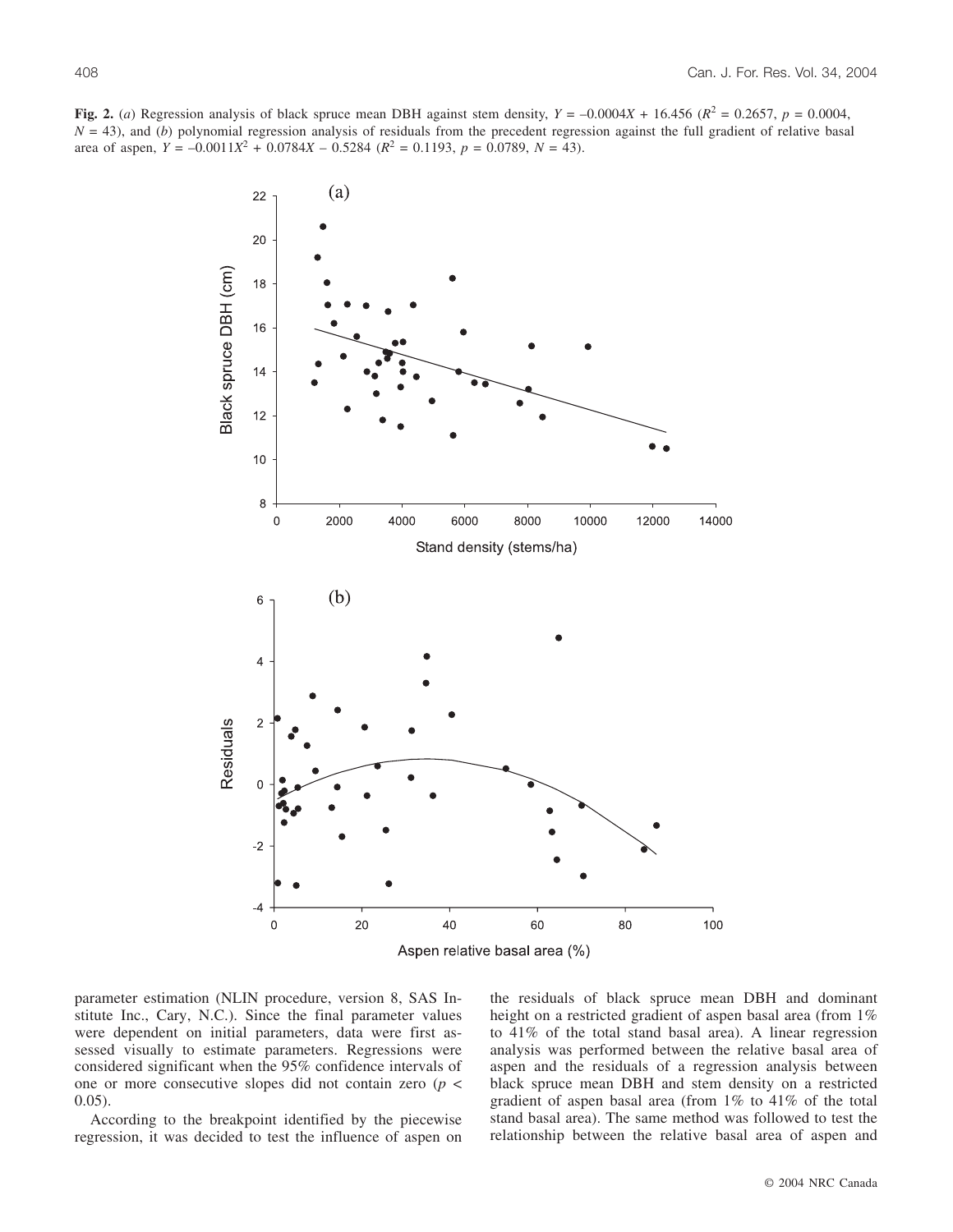**Fig. 3.** (*a*) Regression analysis of black spruce mean dominant height against stem density,  $Y = -0.0005X + 16.283$  ( $R^2 = 0.2537$ ,  $p =$ 0.0006,  $N = 43$ ), and (*b*) polynomial regression analysis of residuals from the precedent regression against the full gradient of relative basal area of aspen,  $Y = -0.0018X^2 + 0.1256X - 0.9181$  ( $R^2 = 0.1650$ ,  $p = 0.0272$ ,  $N = 43$ ).



mean dominant height of black spruce to control for the influence of stand density on a restricted gradient of aspen basal area (from 1% to 41% of the total stand basal area).

Finally, an analysis of covariance, with stem density as a covariable, was used to test the influence of aspen on black spruce stem volume. This analysis was performed on two types of sites with different proportions of aspen: 0%–5% of total basal area, which were considered as control sites, and 5%–15% of total basal area, which were considered as sites with a slight presence of aspen. Because the assumptions of the covariance analysis were not met, a nonparametric covariance analysis was performed on four ranges of aspen relative basal area (0%–5%, 5%–15%, 15%–45%, 45%–100% of basal area), and another nonparametric covariance analy-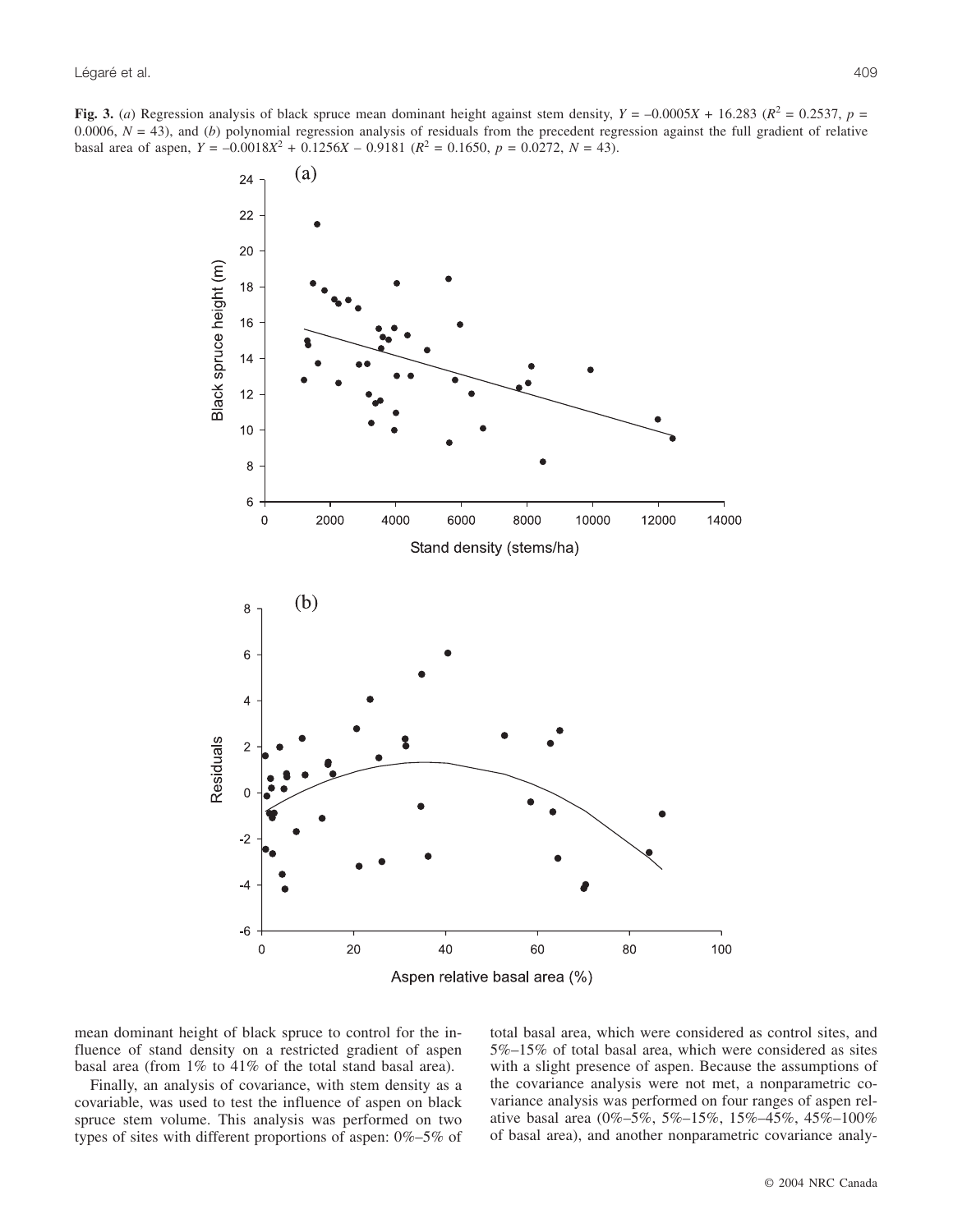**Table 2.** Piecewise regressions performed between aspen relative basal area and the residuals of both regressions analyses on DBH and height of black spruce against stem density.

| Covariate                           | DBH       | Height    |
|-------------------------------------|-----------|-----------|
| Breakpoint (% aspen basal area)     | 40.4700   | 40.6335   |
| Standard error (% aspen basal area) | 10.5037   | 9.2312    |
| Slope first segment                 | 0.8976    | 1.3074    |
| Slope second segment                | $-0.8561$ | $-1.2907$ |
| $R^2$ (model with two segments)     | 0.2310    | 0.2950    |
| $p$ value                           | < 0.0001  | < 0.0001  |

**Note:**  $R^2 = SS_{\text{regression}}/SS_{\text{corrected total}}$ ; slope second segment =  $b_1 + b_2$ .

sis was performed on three ranges  $(0\% - 5\%, 5\% - 15\%, 15\% - 15\%)$ 45%), but there was no significant difference between these categories.

#### *Stand scale*

Because preliminary results suggested a negative impact of aspen on black spruce growth when it accounted for more than 41% of the stand basal area, we tested the influence of the presence of aspen on stand volume along the restricted gradient (1%–41%) of aspen used in the preceding analysis. To control the influence of density on stand volume, we performed a regression analysis between the relative basal area of aspen and the residuals of the regression between total merchantable volume (all species) and stem density. The same method was used to test the relationship between the relative basal area of aspen and the merchantable volume of black spruce on a restricted range of aspen importance (1% to 41% of basal area). All statistical analyses were performed using SAS (SAS Institute Inc., Cary, N.C.), and the significance threshold was fixed at 5%.

## *Stand age*

Despite the great variability among plots in the mean age of dominant black spruce trees, we did not include this variable in the analyses because, contrary to stand density, age since last disturbance was not correlated with the relative basal area of aspen (Spearman correlation tests: all data (*N* = 43), *r* = –0.0978, *p* = 0.5325; 1% to 41% of aspen basal area  $(N = 33)$ ,  $r = 0.0449$ ,  $p = 0.8041$ ).

# **Results**

## **Individual-species scale**

The relationship between DBH and stem density was significant, and the residuals from the regression analysis were affected by the relative basal area of aspen  $(p = 0.0789)$ ; Fig. 2). The relationship between black spruce dominant height and stem density was significant, and the residuals from the regression analysis were significantly affected by the relative basal area of aspen  $(p = 0.0272;$  Fig. 3). Relative basal area was positively related to DBH and dominant height of black spruce when aspen accounted for less than 40% of the stand basal area, but was negatively related when the proportion of aspen was greater than 40% of the total stand basal area (Table 2). Considering only the 0%–41% part of the gradient, we observed that the relationship between black spruce DBH and stem density was significant and that the residuals from the regression analysis were,

again, affected by the relative basal area of aspen  $(p =$ 0.0657; Fig. 4). The relationship between black spruce height and stem density was significant, and the residuals from the regression analysis were significantly affected by the relative basal area of aspen from  $0\%$  to  $41\%$  ( $p =$ 0.0235; Fig. 5). Black spruce stem volume in a stand with 0%–5% of aspen basal area was significantly lower than that in a stand with 5%–15% of aspen basal area, according to the covariance analysis with stem density as the covariable (Table 3; Fig. 6).

## **Stand scale**

Residuals from the significant regression analysis performed on total (all species) merchantable volume and stem density were significantly affected by aspen basal area when the proportion of aspen varied between 0% and 41% of the total stand basal area. However, the residuals from the significant regression analysis of black spruce merchantable volume and stem density were not significantly affected by aspen (0%–41%; Fig. 7).

## **Discussion**

Despite the presence of similar abiotic conditions, black spruce growth changed with the proportion of aspen in the stand, and the nature of the influence of aspen also changed with the proportion of aspen in the stand. The apparent absence in the literature (see review by Rothe and Binkley 2001) of a clear trend regarding the effect of mixed-stand management on stand productivity could be explained, in part, by variability in the influence of the companion species with respect to its abundance in a stand. In this study, the presence of aspen in proportions lower than 41% of total stand basal area increased black spruce DBH and height. According to the piecewise analysis models, we estimated an increase in DBH of approximately 13 to 17 cm and an increase in height of 12 to 17 m with aspen varying from more than 0% to 41% of relative basal area, which suggests that facilitative production mechanisms could be present between aspen and black spruce. Reported site indexes for black spruce in Quebec's commercial forest vary from 9 to 18 m (Pothier and Savard 1998). Observed gains are therefore highly significant from a growth and yield perspective. For example, the commercial volume of a 90-year-old mediumdensity black spruce stand with a site index of 12 m is 80 m<sup>3</sup>/ha compared with 240 m<sup>3</sup>/ha for a similar stand with a site index of 18 m (Pothier and Savard 1998).

In addition to a positive influence of aspen on diameter growth of black spruce, which could increase the economic value per hectare, the presence of 5% to 15% of aspen basal area in a stand is sufficient to obtain a higher volume of black spruce per stem, which could also benefit commercial users of the forest. However, the presence of aspen seemed to negatively influence black spruce DBH (12 cm at 85% of aspen basal area) and height (13 m at 85% of aspen basal area) when the proportion of aspen reached values greater than 41% of the total stand basal area. Over this threshold, the decrease in black spruce growth could be explained by higher interspecific competition. However, the estimation of the difference of DBH (1 cm) and height (1 m) between both extremes of the gradient of aspen (more than 0% vs. 85%)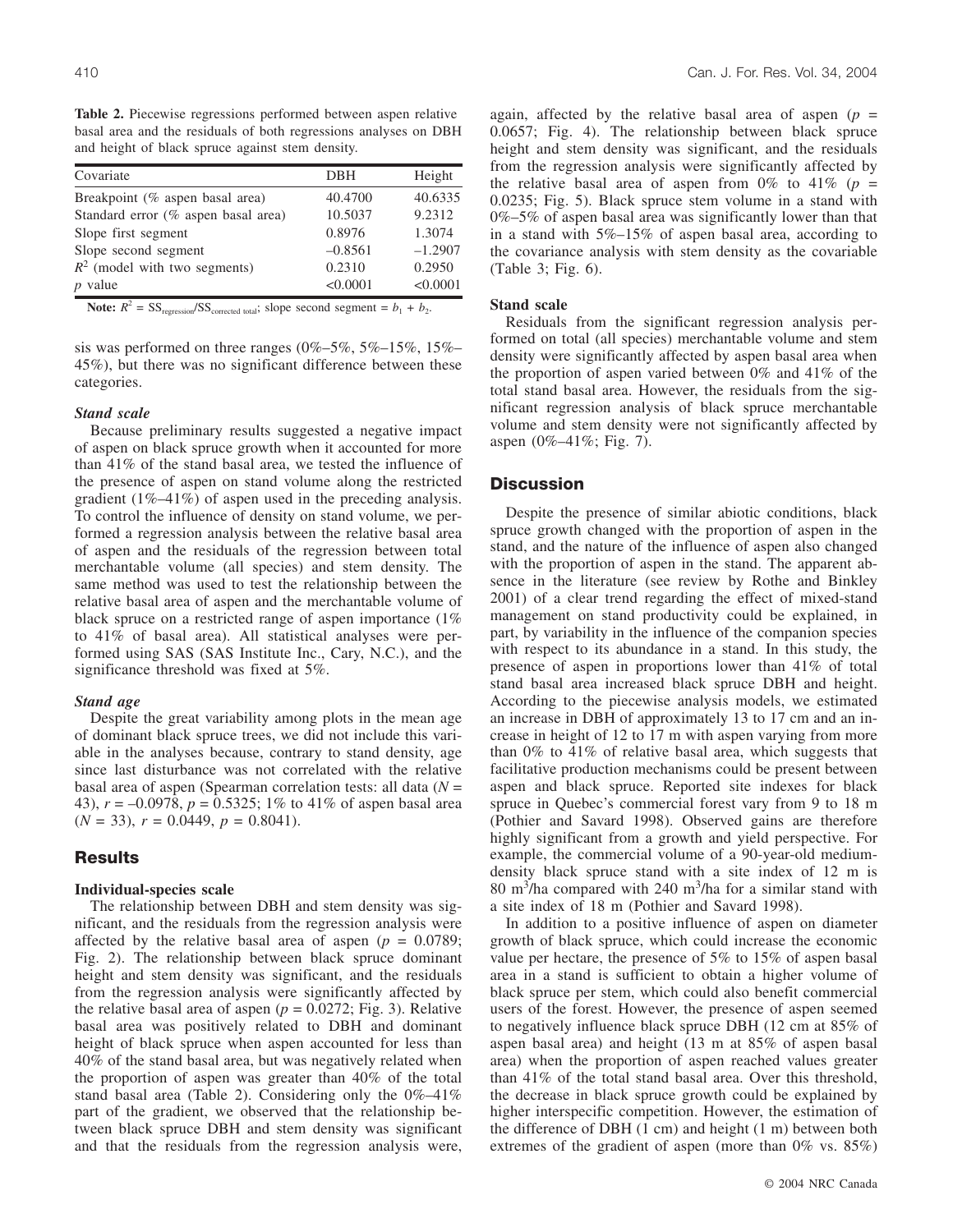**Fig. 4.** (*a*) Regression analysis of black spruce mean DBH against stem density,  $Y = -0.0004X + 16.742$  ( $R^2 = 0.3180$ ,  $p = 0.0006$ ,  $N = 33$ ), and (*b*) regression analysis of residuals from the precedent regression against restricted gradient of relative basal area of aspen  $(0\%-41\%)$ ,  $Y = 0.0472X - 0.648$   $(R^2 = 0.1051$ ,  $p = 0.0657$ ,  $N = 33$ ).



could be negligible. The relative proportion of aspen in the stand is a major parameter in mixed management, and more studies are needed to understand the dynamics of these stands and to fix a range or a threshold of aspen proportion for successful management. Despite the attention given to selecting plots with similar abiotic conditions, there is still a possibility that the positive influence of aspen on height and DBH was confounded with differences in soil properties that were correlated with stand composition and productivity. The influence of stem density on black spruce dominant height was not expected, but this relationship has been observed before in black spruce stands of high density (Grondin et al. 2000).

At the stand scale, the presence of aspen in proportions lower than 41% of total stand basal area increased the total merchantable volume of the stand. The absence of a significant relationship between the merchantable volume of black spruce and the relative basal area of aspen implies that vol-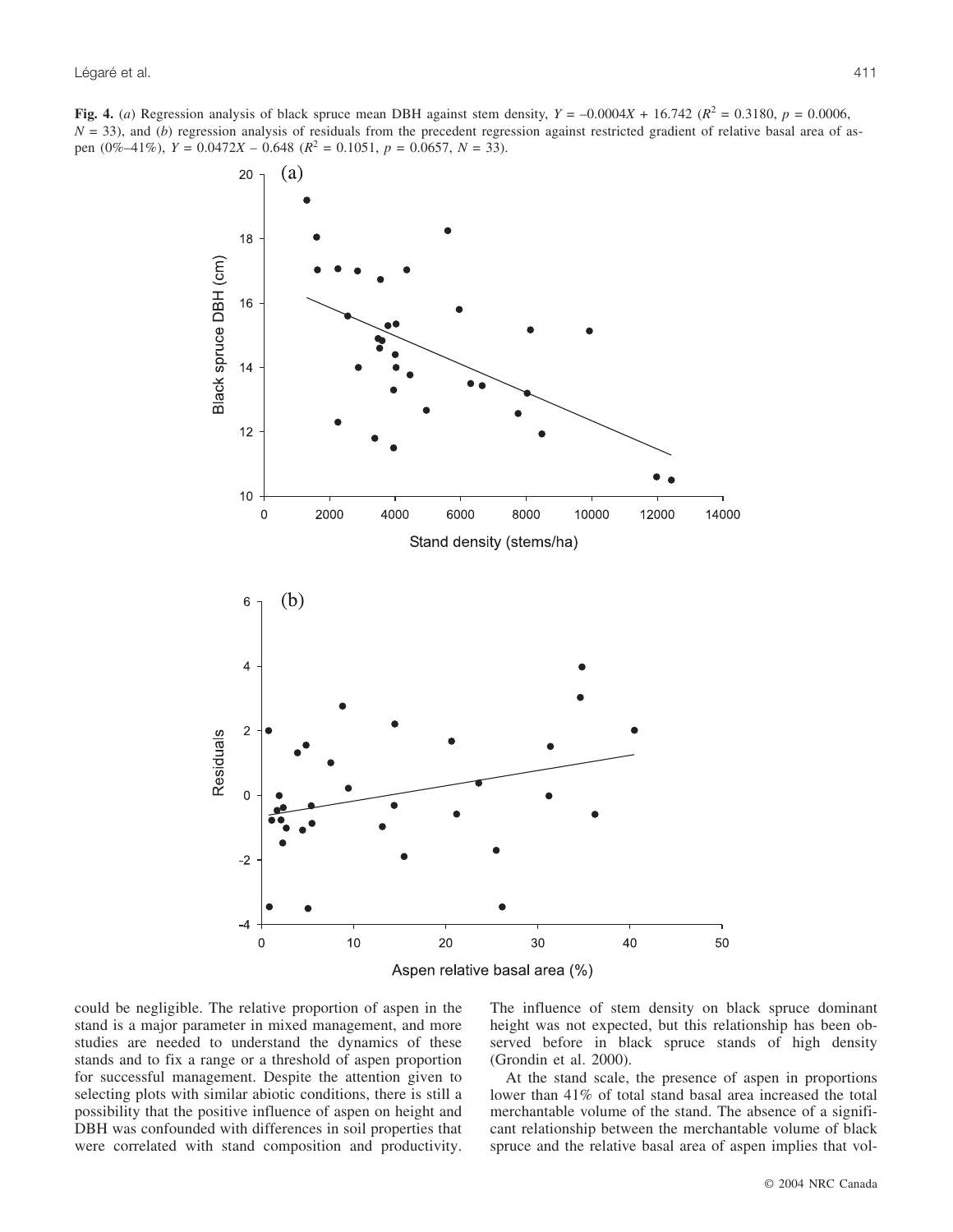**Fig. 5.** (*a*) Regression analysis of black spruce mean dominant height against stem density,  $Y = -0.0005X + 16.553$  ( $R^2 = 0.2769$ ,  $p =$ 0.0017,  $N = 33$ ), and (*b*) regression analysis of residuals from the precedent regression against restricted gradient of relative basal area of aspen  $(0\% -41\%)$ ,  $Y = 0.7674X - 1.055$   $(R^2 = 0.1549, p = 0.0235, N = 33)$ .



ume gain in the stand is aspen fibre. This suggests that aspen uses a different ecological niche than black spruce, thus reducing the competition between the species. In addition to providing an "extra cubic metre" of aspen fibre, the presence of aspen appears to provide similar merchantable volume of black spruce that is distributed in fewer stems of greater height and DBH.

Man and Lieffers (1999) discussed two main mechanisms by which mixed stands of aspen and white spruce (*Picea glauca* (Moench) Voss) could be more productive than a single-species stand: competitive reduction and facilitative production. Our results can also be interpreted as competitive reduction, which arises from ecological niche differentiation between species, and facilitative production, which is a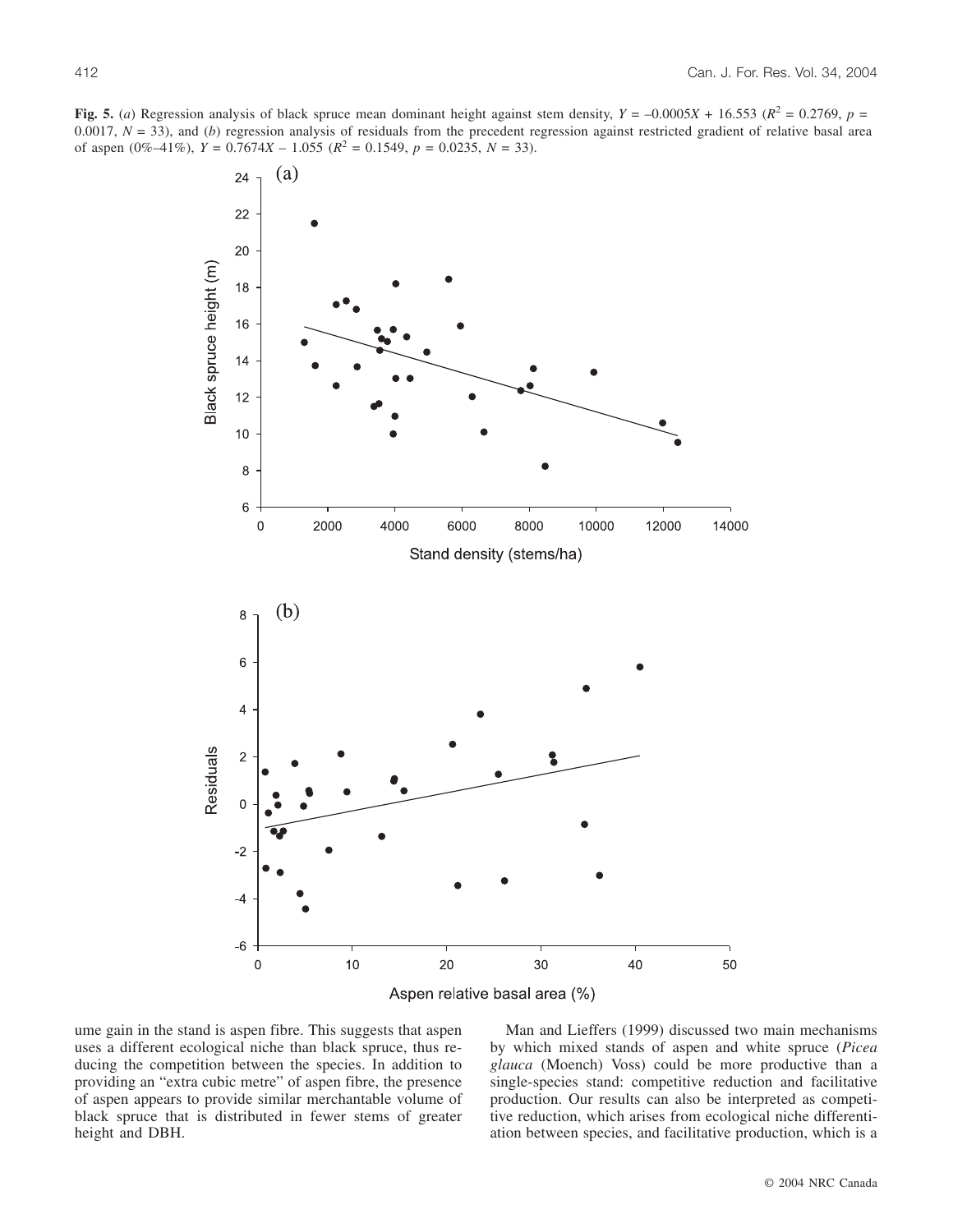**Fig. 6.** Covariance analysis comparing the relative importance of stem density and the relative basal area on the variation of black spruce mean stem volume (cubic metres per stem). The black line shows the relationship between density and black spruce volume in stands with 5% to 15% of aspen basal area, and the grey line shows the relationship between density and black spruce volume in stands with 0% to 5% of aspen basal area.



Stand density (stems/ha)

**Table 3.** Covariance analysis comparing the relative importance of stem density and relative basal area of aspen on the variation of volume by stem of black spruce (cubic metres per stem).

| Source of variation                                            | df                          | SS     | $F$ ratio |
|----------------------------------------------------------------|-----------------------------|--------|-----------|
| Full model: testing for slope homogeneity, $R^2 = 0.51$        |                             |        |           |
| Model                                                          | 3                           | 0.0037 | $4.92*$   |
| Error                                                          | 14                          | 0.0035 | $6.72*$   |
| Stem density                                                   |                             | 0.0017 | 1.56      |
| Relative basal area                                            |                             | 0.0039 | 0.09      |
| Stem density x relative basal area                             |                             | 0.0000 |           |
| Model testing for homogeneity of intercept point, $R^2 = 0.51$ |                             |        |           |
| Model                                                          | $\mathcal{D}_{\mathcal{L}}$ | 0.0037 | $7.81**$  |
| Error                                                          | 15                          | 0.0035 |           |
| Stem density                                                   | 1                           | 0.0017 | $7.12*$   |
| Relative basal area of aspen                                   |                             | 0.0012 | $5.01*$   |

**Note:** \*, 0.01 < *P* < 0.05; \*\*, 0.001 < *P* < 0.01; \*\*\*, *P* < 0.001.

positive influence of one species on another (Vandermeer 1989). Similarly to the aspen – white spruce case, aspen and black spruce differ in their shade tolerance. Moreover, the timing of foliage production of these species is different (phenological separation). Black spruce keeps its foliage all year long and could benefit from the absence of aspen foliage in spring and fall to achieve better growth without, or with less, competition for water and nutrients (Constabel and Lieffers 1996). However, aspen shade could limit the growth of black spruce in summer. Parallel to a reduction in crown competition, there may also be reduced root competition between aspen and black spruce because of niche separation. In fact, some studies have observed that early-successional species have deeper root systems than late-successional species (Grier et al. 1981; Gale and Grigal 1987), and this root stratification could be a competition avoidance strategy (Strong and La Roi 1983; Kabzems and Lousier 1992; Perry et al. 1992). However, a study conducted in the southern part of our study area indicated that stratification of fine roots changed with the age of the stand (Finér et al. 1997).

Our results suggest that the presence of aspen could enhance the productivity of black spruce in mixed stands. Previous studies conducted in the southern part of our study area indicated that aspen positively influences nutrient cycling (Longpré et al. 1994; Brais et al. 1995; Paré and Bergeron 1996). Moreover, forest composition, by its effects on nutrient cycling, influences understory composition (Légaré et al. 2001). By influencing the composition of the understory layer, and especially the presence of sphagnum that deteriorates the conditions of the decomposition process, aspen could ameliorate the negative effects of black spruce on nutrient cycling and consequently on stand productivity. The dominance of aspen in a stand may change growth conditions such as the availability of light, nutrients, and water. Some of these conditions may become unfavourable to black spruce over a certain threshold.

The presence of more than one tree species may allow a better use of resources (Vandermeer 1989) and increase the total biomass of a stand, even though the biomass of each species in the stand may decrease relative to the biomass of single-species stands (Lehman and Tilman 2000). In this study, black spruce total volume was stable along a gradient of aspen proportion in the stand. However, there was a positive influence of aspen on stand biomass and black spruce growth within a specific range of aspen abundance. By using a different ecological niche than black spruce and by improving the conditions for the decomposition process, aspen could improve the growth of the stand and the growth of black spruce.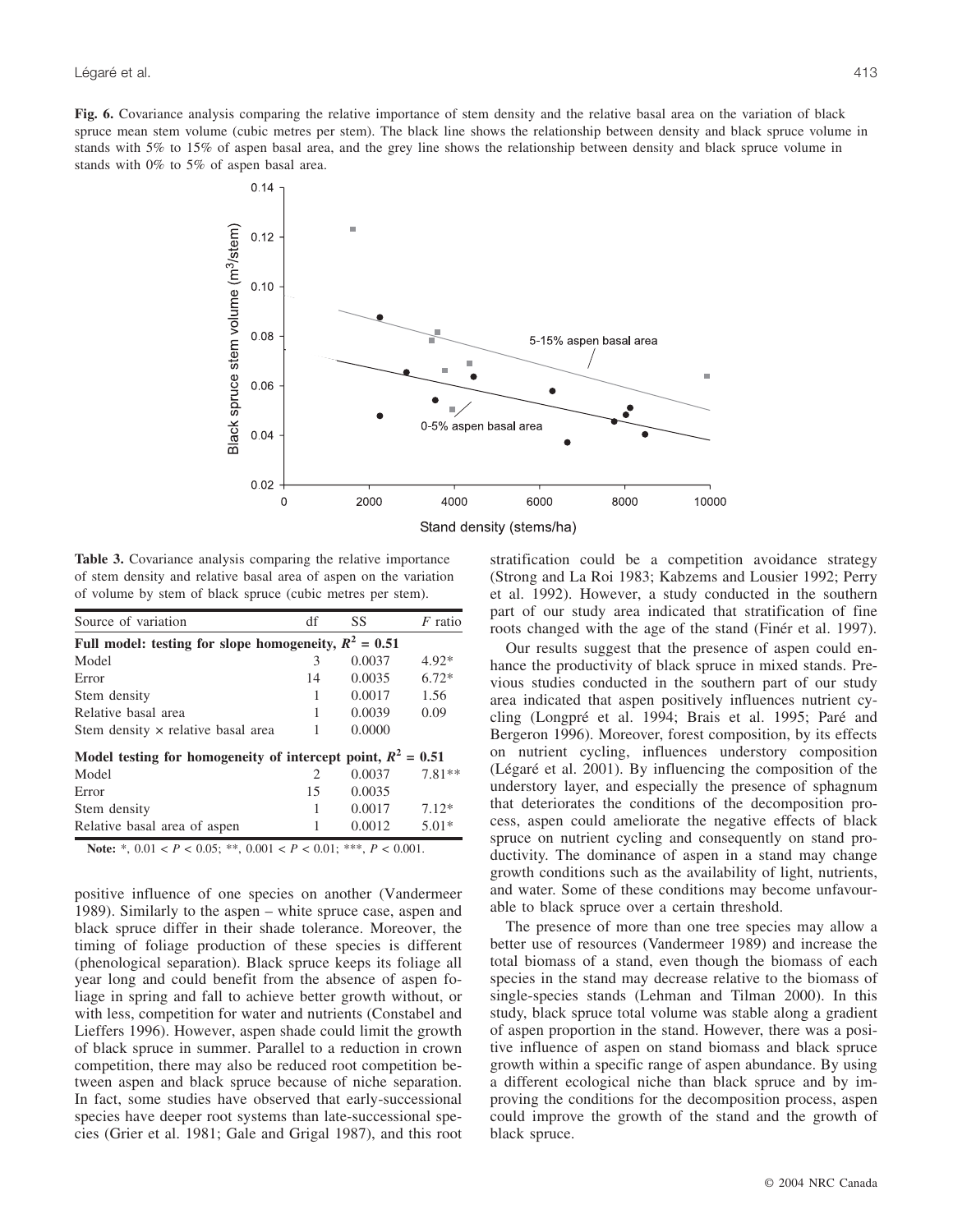**Fig. 7.** (*a*) Regression analysis on residuals, from the regression performed on total merchantable volume against stem density, *Y* =  $-0.0105X + 188.776$  ( $R^2 = 0.1619$ ,  $p = 0.0275$ ,  $N = 30$ ), and relative basal area of aspen (0%–41%),  $Y = 1.9912X - 28.792$  ( $R^2 =$ 0.2284,  $p = 0.0076$ ,  $N = 30$ ), and (*b*) regression analysis on residuals, from the regression performed on merchantable volume of black spruce against stem density,  $Y = -0.0047X + 125.824$  ( $R^2 = 0.0920$ ,  $p = 0.1032$ ,  $N = 30$ ), and a restricted gradient of relative basal area of aspen  $(0\% -41\%)$ ,  $Y = -0.3731X + 5.3957$   $(R^2 = 0.0209, p = 0.4464, N = 30)$ .



Aspen relative basal area (%)

## **Management implications**

For the forest industry, which uses mainly softwood species, the presence of aspen requires an additional silvicultural treatment that is conducted to release black spruce saplings. Despite the commercial value of aspen, the invasion of aspen in the managed landscape, which has been observed by Fortin (2000), worries the industry, and a question is raised among foresters: How can we fight this welladapted species? In the light of our results, this question could be changed to: What proportion of aspen do we need to keep in the stand to reduce the negative impact of black spruce on nutrient cycling and stand productivity? At different time and spatial scales, the presence of aspen could be important for the maintenance of forest productivity. Moreover, the management of mixed stands, which make up an important proportion of the landscape, could offer an example as to how the commercial objectives for the forest can be in agreement with ecosystem management.

## **Acknowledgments**

We thank the ministère des Ressources naturelles du Québec for letting us use their database. This work was sup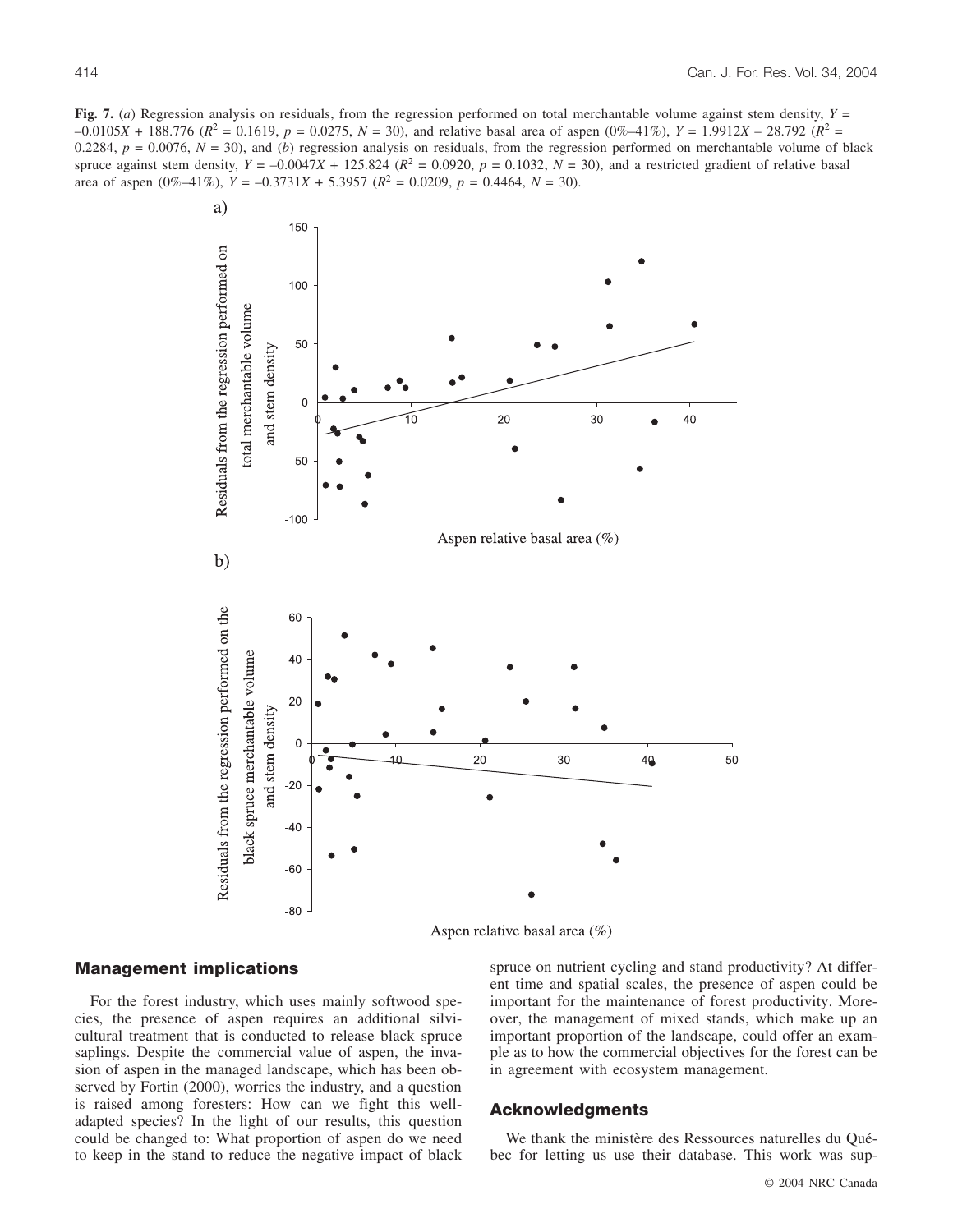ported by the Fonds québécois de la recherche sur la nature et les technologies, the Chaire industrielle CRSNG–UQAT– UQAM en aménagement forestier durable, and the Natural Sciences and Engineering Research Council of Canada.

# **References**

- Assmann, E. 1961. Waldertragskunde. BLV Verlagsgesellschaft, Munich.
- Bergeron, Y. 1991. The influence of island and mainland lakeshore landscapes on boreal forest fire regimes. Ecology, **72**: 1980– 1992.
- Bergeron, Y., and Dubuc, M. 1989. Succession in the southern part of the Canadian boreal forest. Vegetatio, **79**: 51–63.
- Bergeron, Y., and Harvey, B. 1997. Basing silviculture on natural ecosystem dynamics: an approach applied to the southern boreal mixedwood forest of Quebec. For. Ecol. Manage. **92**: 235–242.
- Bergeron, Y., Harvey, B., Leduc, A., and Gauthier, S. 1999. Forest management guidelines based on natural disturbance dynamics: stand- and forest-level considerations. For. Chron. **75**: 49–54.
- Binkley, D. 1983. Ecosystem production in Douglas-fir plantations: interaction of red alder and site fertility. For. Ecol. Manage. **5**: 215–227.
- Binkley, D. 1992. Mixtures of nitrogen<sub>2</sub>-fixing and non-nitrogen<sub>2</sub>fixing tree species. *In* The ecology of mixed-species stands of trees. *Edited by* M.G.R. Cannell, D.C. Malclom, and P.A. Robertson. Blackwell Scientific Publications, Oxford, U.K. Brit. Ecol. Soc. Spec. Publ. 11. pp. 99–123.
- Brais, S., Camiré, C., Bergeron, Y., and Paré, D. 1995. Changes in nutrient availability and forest floor characteristics in relation to stand age and forest composition in the southern part of the boreal forest of northwestern Quebec. For. Ecol. Manage. **76**: 181– 189.
- Chen, H.Y.H., and Popadiouk, R.V. 2002. Dynamics of North American boreal mixedwoods. Environ. Rev. **10**: 137–166.
- Constabel, A.J., and Lieffers, V.J. 1996. Seasonal patterns of light transmission through boreal mixedwood canopies. Can. J. For. Res. **26**: 1008–1014.
- Environment Canada. 1993. Canadian climate normals 1961–90. Canadian Climate Program, Atmospheric Environment Service, Downsview, Ont.
- Finér, L., Messier, C., and De Grandpré, L. 1997. Fine-root dynamics in mixed boreal conifer broad-leafed forest stands at different successional stages after fire. Can. J. For. Res. **27**: 304– 314.
- Flanagan, P.W., and Van Cleve, K. 1983. Nutrient cycling in relation to decomposition and organic-matter quality in taiga ecosystems. Can. J. For. Res. **13**: 795–817.
- Forêt Québec. 2000. Normes d'inventaire forestier : les placetteséchantillons temporaires, peuplements de 7 m et plus de hauteur. Direction des inventaires forestiers, ministère des Ressources naturelles du Québec, Québec, Que.
- Fortin, S. 2000. Expansion du tremble (*Populus tremuloides* Michx.), au cours du XXième siècle, dans le bassin de la Rivière York en Gaspésie, Québec. M.Sc. thesis, Université du Québec à Chicoutimi, Chicoutimi, Que.
- Foster, D.R. 1983. The history and pattern of fire in the boreal forest of southeastern Labrador. Can. J. Bot. **61**: 2459–2471.
- Frivold, L.H., and Kolström, T. 1999. Yield and treatment of mixed stands of boreal tree species in Fennoscandia. *In* Management of mixed-species forest: silviculture and economics. *Edited by* A.F.M. Olsthoorn, H.H. Bartelink, J.J. Gardiner, H. Pretzsch, H.J. Hekhuis, and A. Franc. Institute for Forestry and Nature

Research, Wageningen, Netherlands. IBN Sci. Contrib. 15. pp. 37–45.

- Frivold, L.H., and Mielikaïnen, K. 1990. The effects of hardwoods on softwood growth in mixed stands in Fennoscandia. *In* The Silvics and Ecology of Boreal Spruces. IUFRO Working Party S1.05-12 Symposium Proceedings, 12–17 August 1989, Newfoundland. *Edited by* B.D. Titus, M.B. Lavigne, P.F. Newton, and W.J. Meades. For. Can. Nfld. For. Cent. Inf. Rep. N-X-271. pp. 75–82.
- Gale, M.R., and Grigal, D.F. 1987. Vertical root distributions of northern tree species in relation to successional status. Can. J. For. Res. **17**: 829–834.
- Grier, C.C., Vogt, K.A., Keyes, M.R., and Edmonds, R.L. 1981. Biomass distribution and above- and below-ground production in young and mature *Abies amabilis* zone ecosystems of the Washington Cascades. Can. J. For. Res. **11**: 155–167.
- Grondin, P. 1996. Écologie forestière. *In* Manuel de foresterie. *Edited by* J.A. Bérard and M. Côté. Les Presse de l'Université Laval, Québec, Que. pp. 133–279.
- Grondin, P., Noël, J., Hotte, D., Tardif, P., and Lapointe, C. 2000. Croissance potentielle en hauteur et dynamique des espèces forestières sur les principaux types écologiques des régions écologiques 5a – 6a (Abitibi). Ministère des Ressources naturelles du Québec, Québec, Que. Rapport interne 461.
- Heinselman, M.L. 1981. Fire and succession in the conifer forests of northern North America. *In* Forest succession: concepts and applications. *Edited by* D.C. West, H.H. Shugart, and D.B. Botkin. Springer-Verlag, New York. pp. 374–405.
- Kabzems, R., and Lousier, J.D. 1992. Regeneration, growth and development of *Picea glauca* under *Populus* spp. canopy in the boreal white and black spruce zone. British Columbia Ministry of Forests, Victoria, B.C. For. Resour. Dev. Agree. Rep. 176.
- Kelty, M.J. 1992. Comparative productivity of monocultures and mixed-species stands. *In* The ecology and silviculture of mixedspecies forests. *Edited by* M.J. Kelty. Kluwer Academic Publishers, Dordrecht, Netherlands. pp. 125–141.
- Légaré, S., Bergeron, Y., Leduc, A., and Paré, D. 2001. Comparison of the understory vegetation in boreal forest types of southwest Quebec. Can. J. Bot. **79**: 1019–1027.
- Lehman, C.L., and Tilman, D. 2000. Biodiversity, stability, and productivity in competitive communities. Am. Nat. **156**: 534– 552.
- Longpré, M.-H., Bergeron, Y., Paré, D., and Béland, M. 1994. Effect of companion species on the growth of jack pine (*Pinus banksiana*). Can. J. For. Res. **24**: 1846–1853.
- Man, R., and Lieffers, V.J. 1999. Are mixtures of aspen and white spruce more productive than single species stands? For. Chron. **75**: 505–513.
- Paré, D., and Bergeron, Y. 1996. Effect of colonizing tree species on soil nutrient availability in a clay soil of the boreal mixedwood. Can. J. For. Res. **26**: 1022–1031.
- Payette, S. 1992. Fire as a controlling process in the North American boreal forest. *In* A systems analysis of the global boreal forest. *Edited by* H.H. Shugart, R. Leemans, and G.B. Bonan. Cambridge University Press, Cambridge, U.K. pp. 145–169.
- Perron, J.-Y. 1985. Tarif de cubage : volume marchand brut. Ministère des Ressources naturelles du Québec, Québec, Que.
- Perry, D.A., Choquette, C., and Schroeder, P. 1987. Nitrogen dynamics in conifer-dominated forests with and without hardwoods. Can. J. For. Res. **17**: 1434–1441.
- Perry, D.A., Bell, T., and Amaranthus, M.P. 1992. Mycorrhizal fungi in mixed-species forests and others tales of positive feedback, redundancy and stability. *In* The ecology of mixed-species stands of trees. *Edited by* M.G.R. Cannell, D.C. Malcolm, and